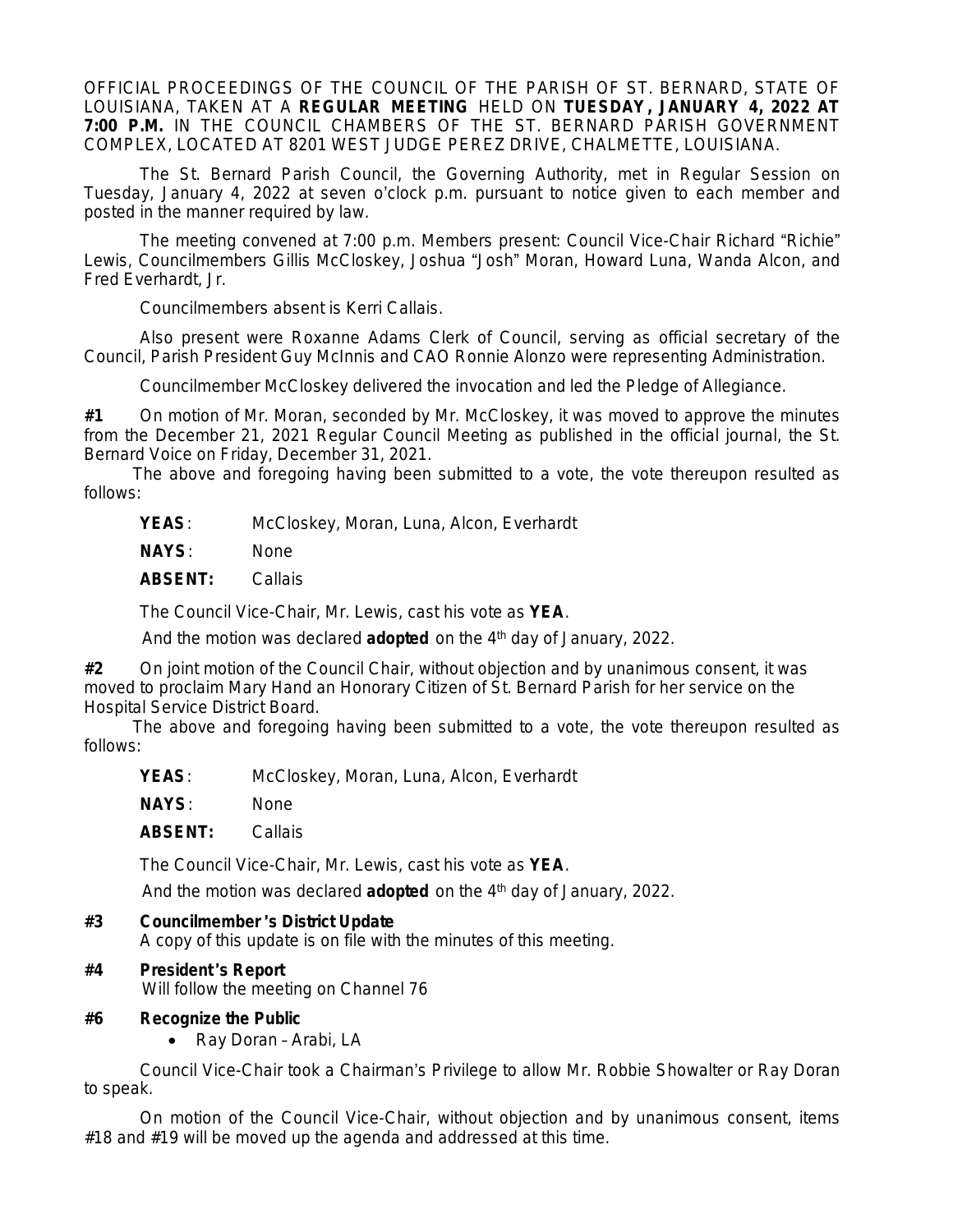# **Minutes of the St. Be rnard Parish Council Meeting o f January 4, 2022 Page -2-**

The above and foregoing having been submitted to a vote, the vote thereupon resulted as follows:

**YEAS**: McCloskey, Moran, Luna, Alcon, Everhardt

**NAYS**: None

**ABSENT:** Callais

The Council Vice-Chair, Mr. Lewis, cast his vote as **YEA**.

And the motion was declared **adopted** on the 4<sup>th</sup> day of January, 2022.

**#18** On motion of Mr. Luna, seconded by Mr. Everhardt, it was moved to **adopt** the following resolution:

## **RESOLUTION SBPC #2197-01-22**

A RESOLUTION RESPECTFULLY REQUESTING THE PORT OF NEW ORLEANS HOLD A PUBLIC INFORMATIONAL MEETING IN THE COUNCIL CHAMBERS IN ST. BERNARD PARISH FOR ITS RESIDENTS.

The above and foregoing having been submitted to a vote, the vote thereupon resulted as follows:

**YEAS**: McCloskey, Moran, Luna, Alcon, Everhardt

**NAYS**: None

**ABSENT:** Callais

The Council Vice-Chair, Mr. Lewis, cast his vote as **YEA**.

And the motion was declared **adopted** on the 4th day of January, 2022.

**#19** On motion of Mr. Everhardt, seconded by Mr. Luna, it was moved to **adopt** the following resolution:

## **RESOLUTION SBPC #2198-01-22**

A RESOLUTION REGARDING LOUISIANA INTERNATIONAL TERMINAL (LIT)'s ENVIRONMENTAL IMPACT ON ST. BERNARD PARISH.

On motion of Mr. Everhardt, seconded by Mrs. Alcon, it was moved to amend the last WHEREAS to read "has actively and aggressively pursued with land purchase…"

The above and foregoing having been submitted to a vote, the vote thereupon resulted as follows:

**YEAS**: McCloskey, Moran, Luna, Alcon, Everhardt

**NAYS**: None

**ABSENT:** Callais

The Council Vice-Chair, Mr. Lewis, cast his vote as **YEA**.

And the motion was declared **adopted** on the 4th day of January, 2022.

Discussion ensued on the item as amended;

Mr. Everhardt has respectfully requested a letter of support from the Parish President.

On motion of Mr. Everhardt, seconded by Mr. Luna, it was moved to **adopt** the following resolution as amended: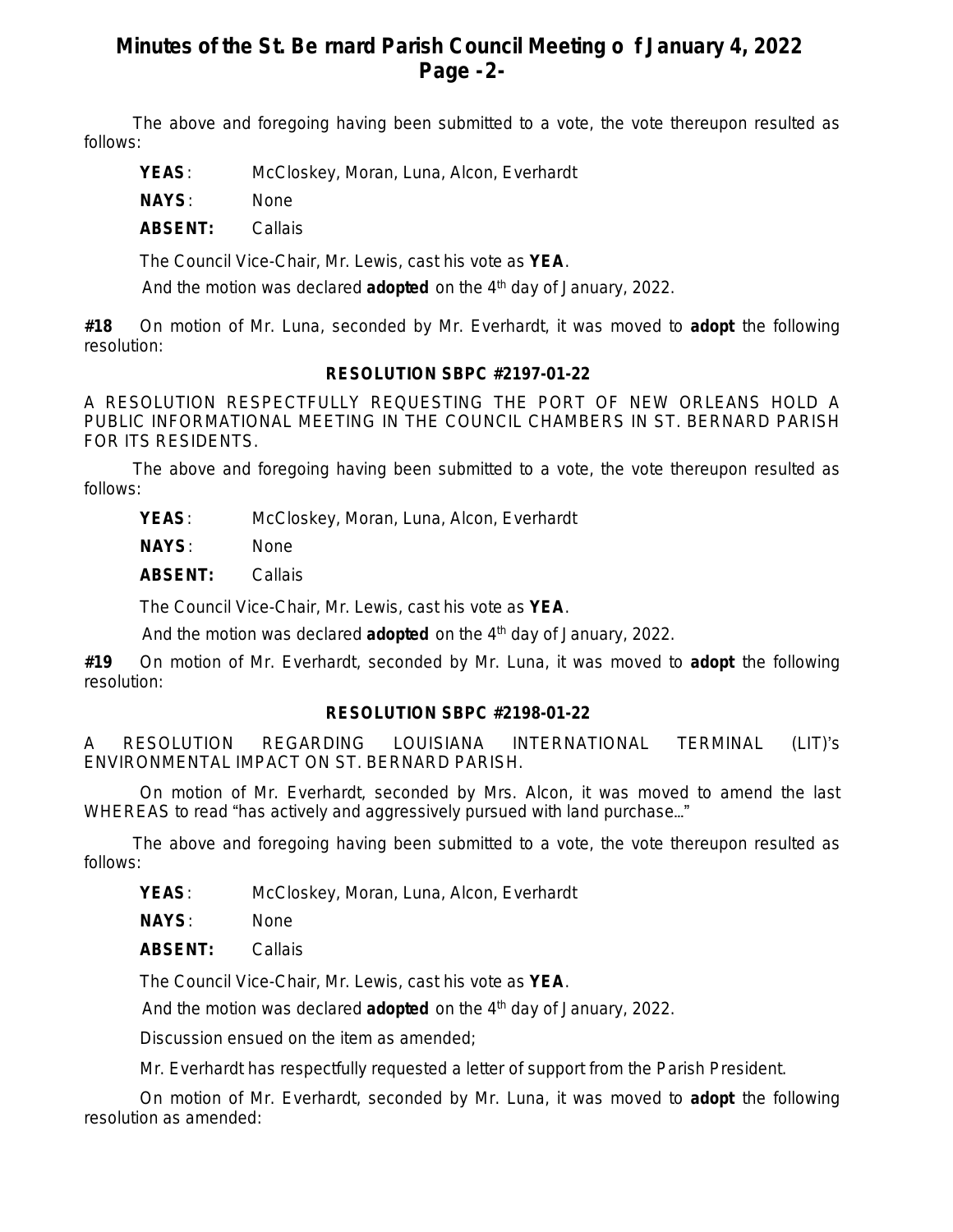## **Minutes of the St. Be rnard Parish Council Meeting o f January 4, 2022 Page -3-**

## **RESOLUTION SBPC #2198-01-22**

A RESOLUTION REGARDING LOUISIANA INTERNATIONAL TERMINAL (LIT)'s ENVIRONMENTAL IMPACT ON ST. BERNARD PARISH.

The above and foregoing having been submitted to a vote, the vote thereupon resulted as follows:

**YEAS**: McCloskey, Moran, Luna, Alcon, Everhardt

**NAYS**: None

**ABSENT:** Callais

The Council Vice-Chair, Mr. Lewis, cast his vote as **YEA**.

And the motion was declared **adopted** on the 4<sup>th</sup> day of January, 2022.

#### **#6 Summary No. 3976**

Introduced by: Council on 12/21/21

AN ORDINANCE TO DECLARE THE MALAPPORTIONMENT STATUS OF THE CURRENT DISTRICTING PLAN OF THE PARISH'S SINGLE MEMBER ELECTION DISTRICTS OF THE ST. BERNARD PARISH COUNCIL UTILIZING THE POPULATION DATA FROM THE 2020 FEDERAL DECENNIAL CENSUS; AND OTHERWISE TO PROVIDE WITH RESPECT THERETO.

#### **NO ONE APPEARED TO SPEAK FOR OR AGAINST THIS ITEM**

#### **#7 Summary No. 3977**

Introduced by: Administration on 12/21/21

AN ORDINANCE TO DECLARE THE PROPERTIES ON THE ATTACHED EXHIBIT "A" AS SURPLUS AND TO AUTHORIZE THE PARISH PRESIDENT TO EXECUTE ALL NECESSARY DOCUMENTS TO TRANSFER SAID PROPERTIES.

## **NO ONE APPEARED TO SPEAK FOR OR AGAINST THIS ITEM**

#### **#8 Summary No. 3978**

Introduced by: Administration on 12/21/21

AN ORDINANCE TO AMEND THE ST. BERNARD PARISH GOVERNMENT PERSONNEL

PLAN.

## **NO ONE APPEARED TO SPEAK FOR OR AGAINST THIS ITEM**

#### **#9 Summary No. 3979**

Introduced by: Councilmember Luna on 12/21/21

AN ORDINANCE TO DECLARE CERTAIN PARISH OWNED PROPERTIES AS SURPLUS AND TO AUTHORIZE THE EXCHANGE OF SAME FOR PROPERTY OWNED BY STEVE LOMBARDO, JR.

## **NO ONE APPEARED TO SPEAK FOR OR AGAINST THIS ITEM**

#### **#10 Summary No. 3980**

Planning Commission recommended **APPROVAL** on 12/14/21 Introduced by: Administration on 12/21/21

AN ORDINANCE TO **AMEND** CHAPTER 22, ZONING; SECTION 22-4, GENERAL PROVISIONS, SUB-SECTION 22-4-3, EXCEPTIONS AND MODIFICATIONS; SUB-SUBSECTION 22-4-3.3, EXCEPTIONS TO YARD REQUIREMENTS OF THE ST. BERNARD PARISH CODE OF ORDINANCES.

## **NO ONE APPEARED TO SPEAK FOR OR AGAINST THIS ITEM**

## **#11 Summary No. 3981**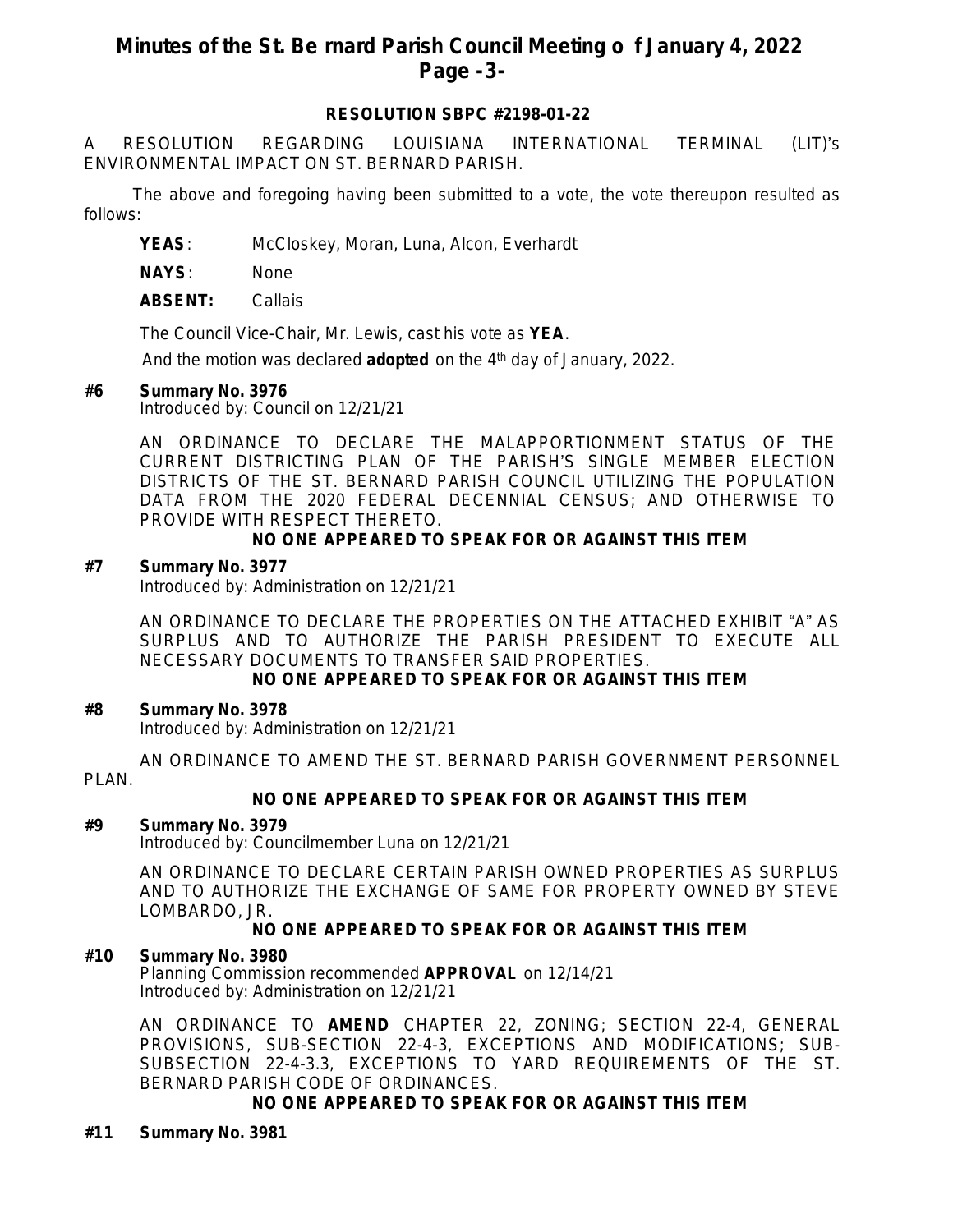## **Minutes of the St. Be rnard Parish Council Meeting o f January 4, 2022 Page -4-**

Planning Commission recommended **APPROVAL** on 12/14/21 Introduced by: Administration on 12/21/21

AN ORDINANCE TO **AMEND** CHAPTER 22, ZONING; SECTION 22-2, INTERPRETATION; SUBSECTION 22-2-4, DEFINITIONS; AND SECTION 22-6, COMMERCIAL AND INDUSTRIAL ZONING DISTRICTS, SUB-SECTION 22-6-4, PERMITTED USES IN BUSINESS AND INDUSTRIAL DISTRICTS OF THE ST. BERNARD PARISH CODE OF ORDINANCES.

#### **NO ONE APPEARED TO SPEAK FOR OR AGAINST THIS ITEM**

#### **#12 Summary No. 3982**

Planning Commission recommended **DENIAL** on 12/14/21 Introduced by: Administration on 12/21/21

AN ORDINANCE TO APPROVE **DOCKET Z-2021-024** , PETITION OF BREANNA LANCASTER FOR A CONDITIONAL USE TO OPERATE A RECREATIONAL VEHICLE STORAGE. PROPERTY LOCATION: 4924 E. LA HWY 46, ST. BERNARD LA 70085.

#### **A COPY OF THIS PUBLIC HEARING IS ON FILE AT THE CLERK OF COUNCIL**'**S OFFICE.**

#### **#13 Summary No. 3983**

Planning Commission recommended **APPROVAL** on 12/14/21 Introduced by: Administration on 12/21/21

AN ORDINANCE TO APPROVE **DOCKET Z-2021-025** , PETITION OF JACOB ZEAIRS FOR A CONDITIONAL USE TO BUILD A NEW PRIVATE GARDEN. PROPERTY LOCATION: 6801 N. PETERS ST. ARABI, LA 70032.

#### **NO ONE APPEARED TO SPEAK FOR OR AGAINST THIS ITEM**

#### **#14 Summary No. 3985**

Introduced by: Councilmember Moran on 12/21/21

AN ORDINANCE TO **AMEND** CHAPTER 11, HEALTH AND SANITATION; ARTICLE I, IN GENERAL; SECTION 11-2, ENFORCEMENT OF GRASS CUTTING REQUIREMENTS; VIOLATIONS; PENALTIES OF THE ST. BERNARD PARISH CODE OF ORDINANCES. **NO ONE APPEARED TO SPEAK FOR OR AGAINST THIS ITEM**

#### **#15 Summary No. 3986**

Introduced by: Councilmember Moran on 12/21/21

AN ORDINANCE TO **AMEND** CHAPTER 11, HEALTH AND SANITATION; ARTICLE II, SOLID WASTE DISPOSAL; JUNK; DIVISION 1, GENERALLY; SECTION 11-20, LITTERING GENERALLY AND SECTION 11-34, EVICTIONS; PLACEMENT OF ABANDONED PROPERTY OF THE ST. BERNARD PARISH CODE OF ORDINANCES. **NO ONE APPEARED TO SPEAK FOR OR AGAINST THIS ITEM**

**#16** On motion of Mrs. Alcon, seconded by Mr. Everhardt, it was moved to **adopt** the following resolution:

#### **RESOLUTION SBPC #2195-01-22**

BE IT RESOLVED, that the St. Bernard Parish Council, the Governing Authority, does hereby approve the following permits as recommended by the Alcohol Beverage and Bingo Department:

#### **Beer and/or Liquor Permit(s)**

1. Haider Management, LLC., dba Stella Maris Café & Grocery – 7555 West Judge Perez Drive, Arabi, LA 70032. Member(s): Nashat Haider **(Renewal) (Beer and Liquor)**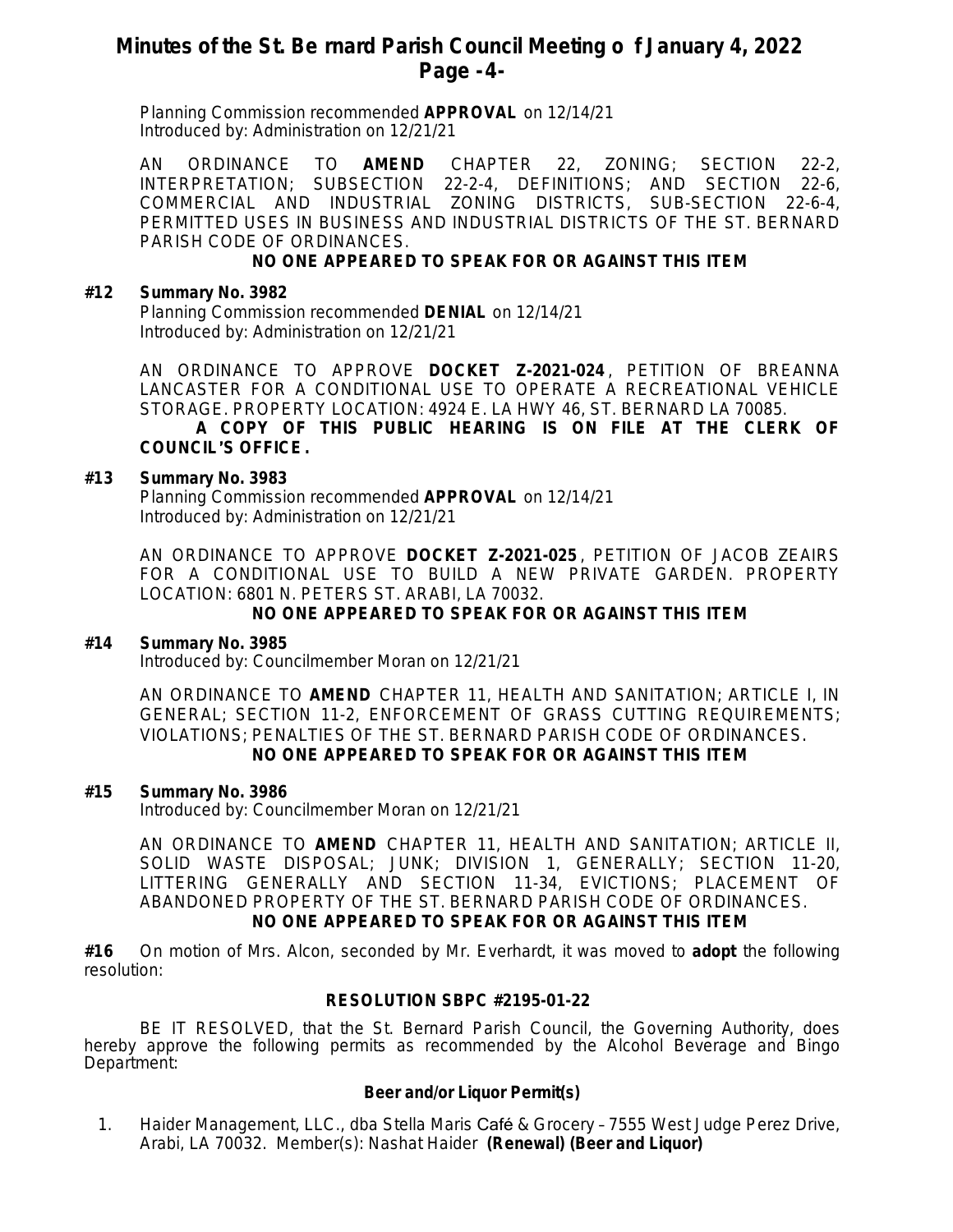## **Minutes of the St. Be rnard Parish Council Meeting o f January 4, 2022 Page -5-**

- 2. Kelly Enterprises of La., LLC., dba Pastry Pantry Café 2531 Paris Road, Chalmette, LA 70043. Owner(s): Mark and Dawn Hamilton **(Renewal) (Beer Only)**
- 3. The Kitchen Table Café, LLC., dba The Kitchen Table Café 7005 St. Claude Ave., Arabi, LA 70032. Owner(s): Kevin T. Hackett and Donna M. Cauato **(Renewal) (Beer and Liquor)**
- 4. M & P Servicios Hispanos, LLC., dba Latin Market 8823 West Judge Perez Drive, Chalmette, LA 70043. Owner(s): Mena Fahaim **(Renewal) (Beer and Liquor)**
- 5. Meraux Tackle Box, LLC., dba Meraux Tackle Box 3124 East Judge Perez Drive, Suite A, Meraux, LA 70075. Owner(s): Harry M. Fisher, Jr. **(Renewal) (Beer and Liquor)**
- 6. Money Honey, LLC., dba Zig's Last Stop Lounge 308 East Judge Perez Drive, Chalmette, LA 70043. Member(s): Thomas Pacaccio, Jr. **(Renewal) (Beer and Liquor)**
- 7. Moneymaker, LLC., dba Zig's Hideout 105 Bayou Road, St. Bernard, LA 70085. Owner(s): Thomas Pacaccio, Jr. **(Renewal) (Beer and Liquor)**
- 8. Murphy Oil USA, Inc., dba Murphy USA #7217 8001-A West Judge Perez Drive., Chalmette, LA 70043. Manager: Samuel Adams **(Renewal) (Beer and Liquor)**

The above and foregoing having been submitted to a vote, the vote thereupon resulted as follows:

- **YEAS**: McCloskey, Moran, Luna, Alcon, Everhardt
- **NAYS**: None
- **ABSENT:** Callais

The Council Vice-Chair, Mr. Lewis, cast his vote as **ABSTAIN.**

And the motion was declared **adopted** on the 4th day of January, 2022.

**#17** On motion of Mr. McCloskey, seconded by Mrs. Alcon, it was moved to **adopt** the following resolution:

## **RESOLUTION SBPC #2196-01-22**

A RESOLUTION TO APPOINT MEMBERS TO THE ST. BERNARD PARISH HOSPITAL SERVICE DISTRICT.

Discussion ensued;

On motion of Mr. McCloskey, seconded by Mr. Luna it was moved to **table** this item until the January 18<sup>th</sup> Council Meeting.

The above and foregoing having been submitted to a vote, the vote thereupon resulted as follows:

**YEAS**: McCloskey, Moran, Luna, Alcon, Everhardt

**NAYS**: None

**ABSENT:** Callais

The Council Vice-Chair, Mr. Lewis, cast his vote as **NAY.**

And the motion was declared **adopted** on the 4<sup>th</sup> day of January, 2022.

**#20** On motion of Mr. McCloskey, seconded by Mr. Luna, it was moved to **adopt** the following ordinance: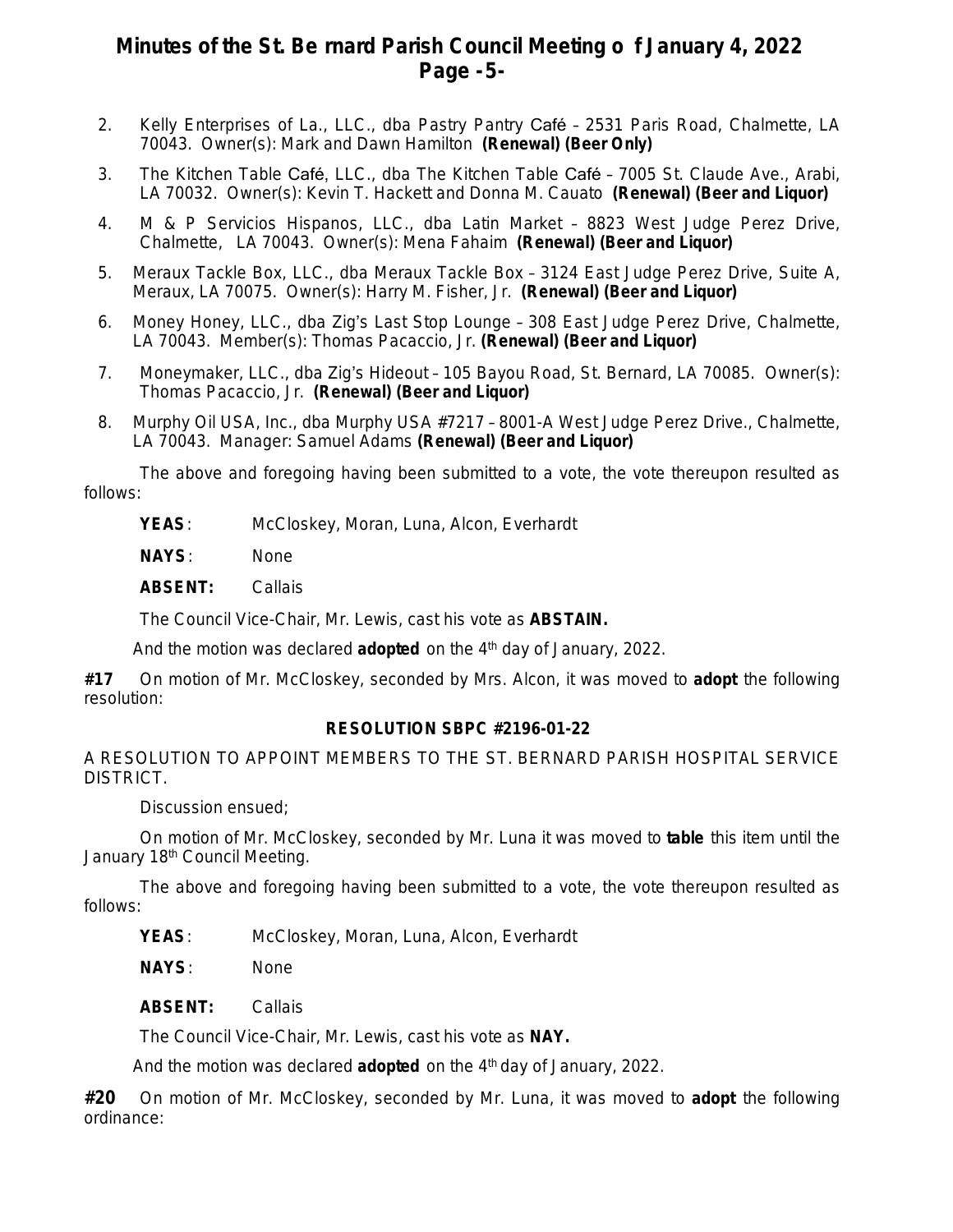# **Minutes of the St. Be rnard Parish Council Meeting o f January 4, 2022 Page -6-**

#### **ORDINANCE SBPC #2399-01-22**

**Summary No. 3976**

Introduced by: Council on 12/21/21 Public Hearing held on 1/4/22

AN ORDINANCE TO DECLARE THE MALAPPORTIONMENT STATUS OF THE CURRENT DISTRICTING PLAN OF THE PARISH'S SINGLE MEMBER ELECTION DISTRICTS OF THE ST. BERNARD PARISH COUNCIL UTILIZING THE POPULATION DATA FROM THE 2020 FEDERAL DECENNIAL CENSUS; AND OTHERWISE TO PROVIDE WITH RESPECT THERETO.

The above and foregoing having been submitted to a vote, the vote thereupon resulted as follows:

**YEAS**: McCloskey, Moran, Luna, Alcon, Everhardt

**NAYS**: None

**ABSENT:** Callais

The Council Vice-Chair, Mr. Lewis, cast his vote as **YEA**.

And the motion was declared **adopted** on the 4<sup>th</sup> day of January, 2022.

**#21** On motion of Mr. McCloskey, seconded by Mr. Moran, it was moved to **adopt** the following ordinance:

## **ORDINANCE SBPC #2400-01-22**

#### **Summary No. 3977**

Introduced by: Administration on 12/21/21 Public Hearing held on 1/4/22

AN ORDINANCE TO DECLARE THE PROPERTIES ON THE ATTACHED EXHIBIT "A" AS SURPLUS AND TO AUTHORIZE THE PARISH PRESIDENT TO EXECUTE ALL NECESSARY DOCUMENTS TO TRANSFER SAID PROPERTIES.

Discussion ensued;

The above and foregoing having been submitted to a vote, the vote thereupon resulted as follows:

**YEAS**: McCloskey, Moran, Luna, Alcon, Everhardt

**NAYS**: None

**ABSENT:** Callais

The Council Vice-Chair, Mr. Lewis, cast his vote as **YEA**.

And the motion was declared **adopted** on the 4<sup>th</sup> day of January, 2022.

**#22** On motion of Mr. McCloskey, seconded by Mr. Moran, it was moved to **adopt** the following ordinance:

## **ORDINANCE SBPC #2401-01-22**

## **Summary No. 3978**

Introduced by: Administration on 12/21/21 Public Hearing held on 1/4/22

AN ORDINANCE TO AMEND THE ST. BERNARD PARISH GOVERNMENT PERSONNEL PLAN.

The above and foregoing having been submitted to a vote, the vote thereupon resulted as follows: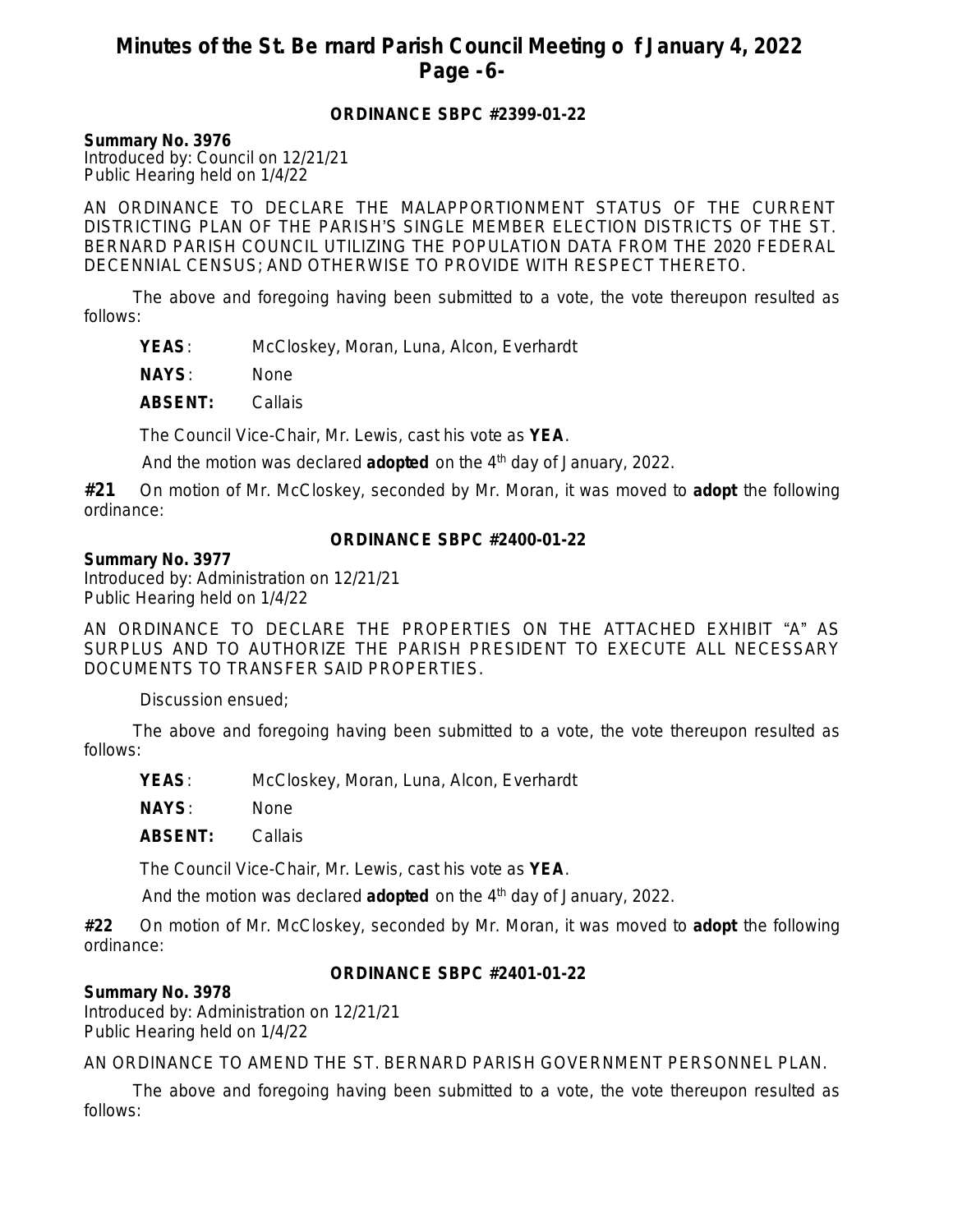# **Minutes of the St. Be rnard Parish Council Meeting o f January 4, 2022 Page -7-**

**YEAS**: McCloskey, Moran, Luna, Alcon, Everhardt

**NAYS**: None

**ABSENT:** Callais

The Council Vice-Chair, Mr. Lewis, cast his vote as **YEA**.

And the motion was declared **adopted** on the 4<sup>th</sup> day of January, 2022.

**#23** On motion of Mr. Luna, seconded by Mr. McCloskey, it was moved to **adopt** the following ordinance:

## **ORDINANCE SBPC #2402-01-22**

## **Summary No. 3979**

Introduced by: Councilmember Luna on 12/21/21 Public Hearing held on 1/4/22

AN ORDINANCE TO DECLARE CERTAIN PARISH OWNED PROPERTIES AS SURPLUS AND TO AUTHORIZE THE EXCHANGE OF SAME FOR PROPERTY OWNED BY STEVE LOMBARDO, JR.

The above and foregoing having been submitted to a vote, the vote thereupon resulted as follows:

- **YEAS**: McCloskey, Moran, Luna, Alcon, Everhardt
- **NAYS**: None
- **ABSENT:** Callais

The Council Vice-Chair, Mr. Lewis, cast his vote as **YEA**.

And the motion was declared **adopted** on the 4th day of January, 2022.

**#24** On motion of Mr. McCloskey, seconded by Mr. Luna, it was moved to **adopt** the following ordinance:

## **Summary No. 3980**

Planning Commission recommended **APPROVAL** on 12/14/21 Introduced by: Administration on 12/21/21 Public Hearing held on 1/4/22

AN ORDINANCE TO **AMEND** CHAPTER 22, ZONING; SECTION 22-4, GENERAL PROVISIONS, SUB-SECTION 22-4-3, EXCEPTIONS AND MODIFICATIONS; SUB-SUBSECTION 22-4-3.3, EXCEPTIONS TO YARD REQUIREMENTS OF THE ST. BERNARD PARISH CODE OF ORDINANCES.

On motion of Mr. Luna, seconded by Mr. Lewis, it was moved to amend Summary No. 3980 as follows:

(j) **Commercial and Industrial districts:** On every corner lot there shall be provided on the side street a side yard equal in depth to one-half (1/2) the required front yard depth on the side street; the front yard requirements of a residential district shall prevail over that of a commercial or industrial use. **Residential and agricultural districts:** *In residential districts, the side street, yard setback depth for corner lots shall be 10*'*, regardless of front yard depth.* **On every corner lot there shall be provided on the side street a side yard equal in depth to ten (10) feet.**

The above and foregoing having been submitted to a vote, the vote thereupon resulted as follows:

- **YEAS**: McCloskey, Moran, Luna, Alcon, Everhardt
- **NAYS**: None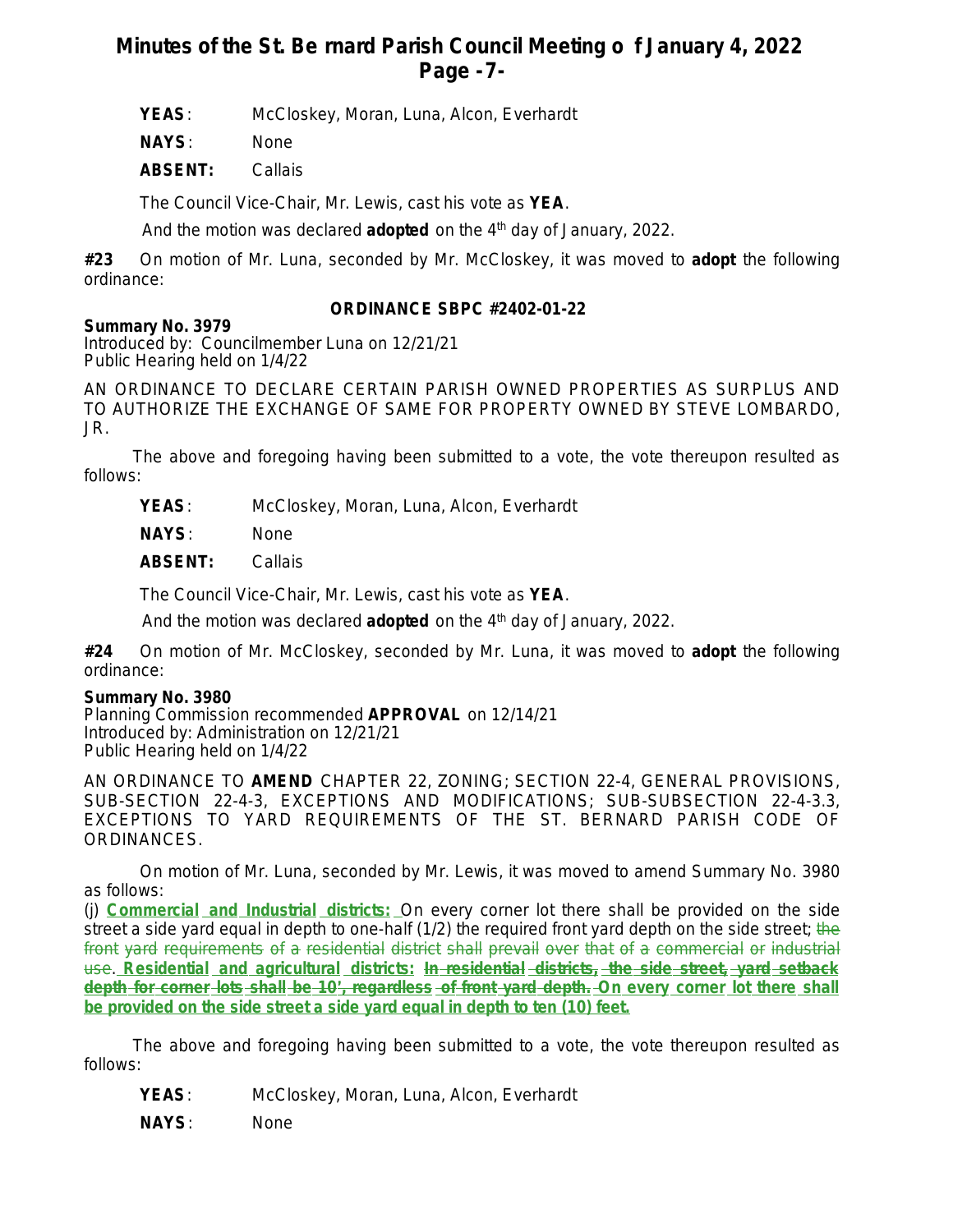# **Minutes of the St. Be rnard Parish Council Meeting o f January 4, 2022 Page -8-**

## **ABSENT:** Callais

The Council Vice-Chair, Mr. Lewis, cast his vote as **YEA**.

And the motion was declared **adopted** on the 4<sup>th</sup> day of January, 2022.

On motion of Mr. McCloskey, seconded by Mr. Luna, it was moved to **adopt** the following ordinance as amended:

## **ORDINANCE SBPC #2403-01-22**

#### **Summary No. 3980**

Planning Commission recommended **APPROVAL** on 12/14/21 Introduced by: Administration on 12/21/21 Public Hearing held on 1/4/22

AN ORDINANCE TO **AMEND** CHAPTER 22, ZONING; SECTION 22-4, GENERAL PROVISIONS, SUB-SECTION 22-4-3, EXCEPTIONS AND MODIFICATIONS; SUB-SUBSECTION 22-4-3.3, EXCEPTIONS TO YARD REQUIREMENTS OF THE ST. BERNARD PARISH CODE OF ORDINANCES.

The above and foregoing having been submitted to a vote, the vote thereupon resulted as follows:

**YEAS**: McCloskey, Moran, Luna, Alcon, Everhardt

**NAYS**: None

**ABSENT:** Callais

The Council Vice-Chair, Mr. Lewis, cast his vote as **YEA**.

And the motion was declared **adopted** on the 4<sup>th</sup> day of January, 2022.

**#25** On motion of Mr. McCloskey, seconded by Mr. Moran, it was moved to **adopt** the following ordinance:

## **ORDINANCE SBPC #2404-01-22**

**Summary No. 3981** Planning Commission recommended **APPROVAL** on 12/14/21 Introduced by: Administration on 12/21/21 Public Hearing held on 1/4/22

AN ORDINANCE TO **AMEND** CHAPTER 22, ZONING; SECTION 22-2, INTERPRETATION; SUBSECTION 22-2-4, DEFINITIONS; AND SECTION 22-6, COMMERCIAL AND INDUSTRIAL ZONING DISTRICTS, SUB-SECTION 22-6-4, PERMITTED USES IN BUSINESS AND INDUSTRIAL DISTRICTS OF THE ST. BERNARD PARISH CODE OF ORDINANCES.

The above and foregoing having been submitted to a vote, the vote thereupon resulted as follows:

**YEAS**: McCloskey, Moran, Luna, Alcon, Everhardt

**NAYS**: None

**ABSENT:** Callais

The Council Vice-Chair, Mr. Lewis, cast his vote as **YEA**.

And the motion was declared **adopted** on the 4<sup>th</sup> day of January, 2022.

**#26** On motion of Mr. Everhardt, seconded by Mr. McCloskey, it was moved to **adopt** the following ordinance:

**ORDINANCE SBPC #2405-01-22**

**Summary No. 3982**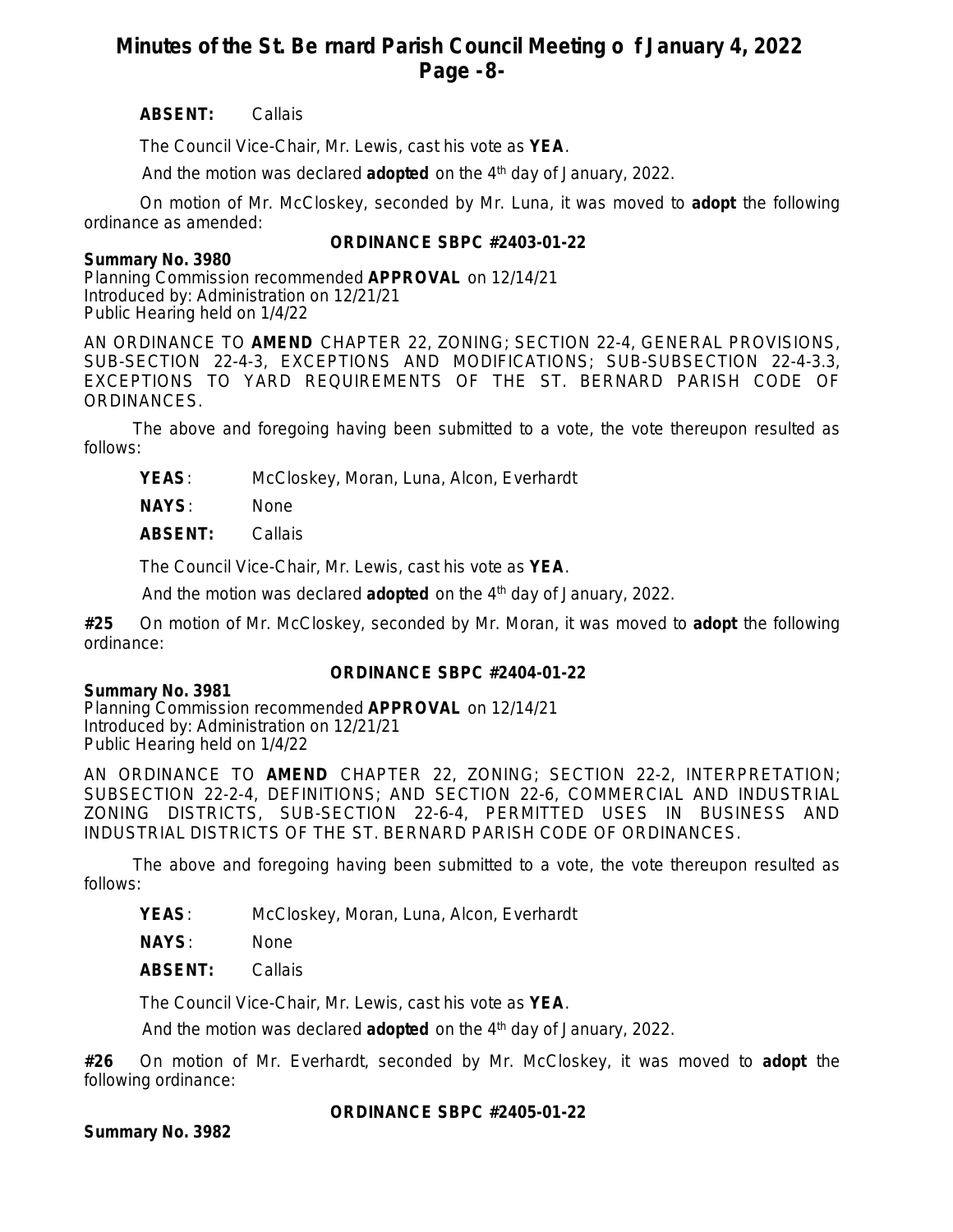## **Minutes of the St. Be rnard Parish Council Meeting o f January 4, 2022 Page -9-**

Planning Commission recommended **DENIAL** on 12/14/21 Introduced by: Administration on 12/21/21 Public Hearing held on 1/4/22

AN ORDINANCE TO APPROVE **DOCKET Z-2021-024** , PETITION OF BREANNA LANCASTER FOR A CONDITIONAL USE TO OPERATE A RECREATIONAL VEHICLE STORAGE. PROPERTY LOCATION: 4924 E. LA HWY 46, ST. BERNARD LA 70085.

The above and foregoing having been submitted to a vote, the vote thereupon resulted as follows:

**YEAS**: McCloskey, Moran, Luna, Alcon, Everhardt

**NAYS**: None

**ABSENT:** Callais

The Council Vice-Chair, Mr. Lewis, cast his vote as **YEA**.

And the motion was declared **adopted** on the 4<sup>th</sup> day of January, 2022.

**#27** On motion of Mr. McCloskey, seconded by Mr. Moran, it was moved to **adopt** the following ordinance:

## **ORDINANCE SBPC #2406-01-22**

#### **Summary No. 3983**

Planning Commission recommended **APPROVAL** on 12/14/21 Introduced by: Administration on 12/21/21 Public Hearing held on 1/4/22

AN ORDINANCE TO APPROVE **DOCKET Z-2021-025** , PETITION OF JACOB ZEAIRS FOR A CONDITIONAL USE TO BUILD A NEW PRIVATE GARDEN. PROPERTY LOCATION: 6801 N. PETERS ST. ARABI, LA 70032.

The above and foregoing having been submitted to a vote, the vote thereupon resulted as follows:

**YEAS**: McCloskey, Moran, Luna, Alcon, Everhardt

**NAYS**: None

**ABSENT:** Callais

The Council Vice-Chair, Mr. Lewis, cast his vote as **YEA**.

And the motion was declared **adopted** on the 4<sup>th</sup> day of January, 2022.

**#28** On motion of the Council Vice-Chair, without objection and by unanimous consent, it was moved to **table** the following ordinance until the February 1<sup>st</sup> Council Meeting:

#### **Summary No. 3985**

Introduced by: Councilmember Moran on 12/21/21 Public Hearing held on 1/4/22 Tabled on 1/4/22 until 2/1/22

AN ORDINANCE TO **AMEND** CHAPTER 11, HEALTH AND SANITATION; ARTICLE I, IN GENERAL; SECTION 11-2, ENFORCEMENT OF GRASS CUTTING REQUIREMENTS; VIOLATIONS; PENALTIES OF THE ST. BERNARD PARISH CODE OF ORDINANCES.

The above and foregoing having been submitted to a vote, the vote thereupon resulted as follows:

**YEAS**: McCloskey, Moran, Luna, Alcon, Everhardt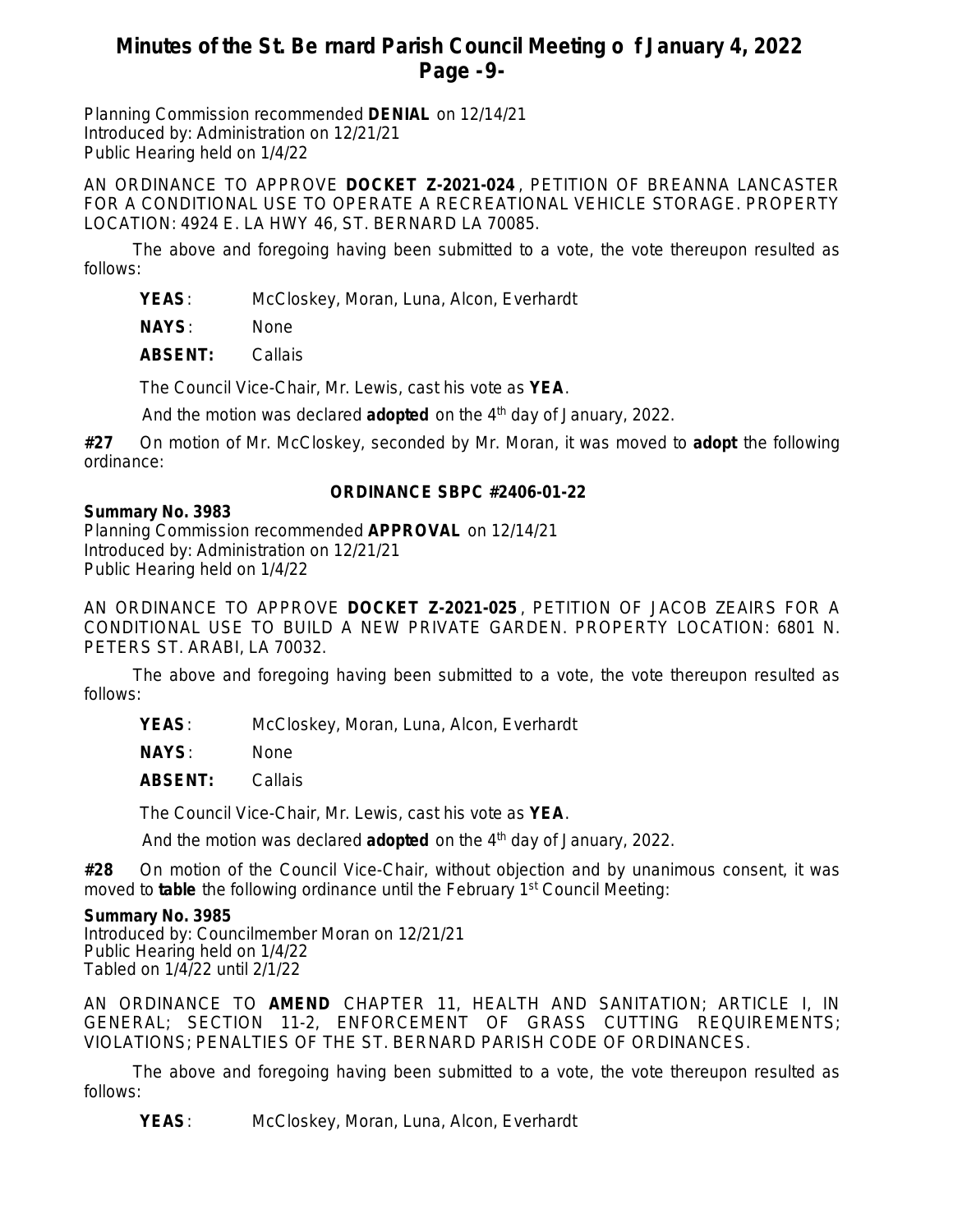# **Minutes of the St. Be rnard Parish Council Meeting o f January 4, 2022 Page -10-**

**NAYS**: None

**ABSENT:** Callais

The Council Vice-Chair, Mr. Lewis, cast his vote as **YEA**.

And the motion was declared **adopted** on the 4<sup>th</sup> day of January, 2022.

**#29** On motion of the Vice-Chair, without objection and by unanimous consent, it was moved to **table** the following ordinance until the February 1st Council Meeting:

#### **Summary No. 3986**

Introduced by: Councilmember Moran on 12/21/21 Public Hearing held on 1/4/22 Tabled on 1/4/22 until 2/1/22

AN ORDINANCE TO **AMEND** CHAPTER 11, HEALTH AND SANITATION; ARTICLE II, SOLID WASTE DISPOSAL; JUNK; DIVISION 1, GENERALLY; SECTION 11-20, LITTERING GENERALLY AND SECTION 11-34, EVICTIONS; PLACEMENT OF ABANDONED PROPERTY OF THE ST. BERNARD PARISH CODE OF ORDINANCES.

The above and foregoing having been submitted to a vote, the vote thereupon resulted as follows:

**YEAS**: McCloskey, Moran, Luna, Alcon, Everhardt

**NAYS**: None

**ABSENT:** Callais

The Council Vice-Chair, Mr. Lewis, cast his vote as **YEA**.

And the motion was declared **adopted** on the 4th day of January, 2022.

**#30** On motion of Mrs. Alcon, seconded by Mr. Moran, it was moved to **introduce** the following ordinance:

## **Summary No. 3988**

Introduced by: Administration on 1/4/22

AN ORDINANCE TO AMEND **ORDINANCE SBPC #2385-12-21** , AN ORDINANCE TO ADOPT THE 2022 ST. BERNARD PARISH ANNUAL OPERATING AND CAPITAL BUDGET.

The above and foregoing having been submitted to a vote, the vote thereupon resulted as follows:

**YEAS**: McCloskey, Moran, Luna, Alcon, Everhardt

**NAYS**: None

**ABSENT:** Callais

The Council Vice-Chair, Mr. Lewis, cast his vote as **YEA**.

And the motion was declared **adopted** on the 4<sup>th</sup> day of January, 2022.

**#31** On motion of Mr. McCloskey, seconded by Mr. Luna, it was moved to **introduce** the following ordinance:

## **Summary No. 3989**

Introduced by: Council on 1/4/22

AN ORDINANCE TO **REPEAL** AND **REPLACE** IN ITS ENTIRETY, ANY AND ALL ORDINANCES PERTAINING TO THE CREATION OF THE HOSPITAL SERVICE DISTRICT IN THE PARISH OF ST. BERNARD, STATE OF LOUISIANA, DESCRIBING AND DEFINING THE BOUNDARIES THEREOF AND APPOINTING FIVE (5) COMMISSIONERS OF SAID HOSPITAL SERVICE